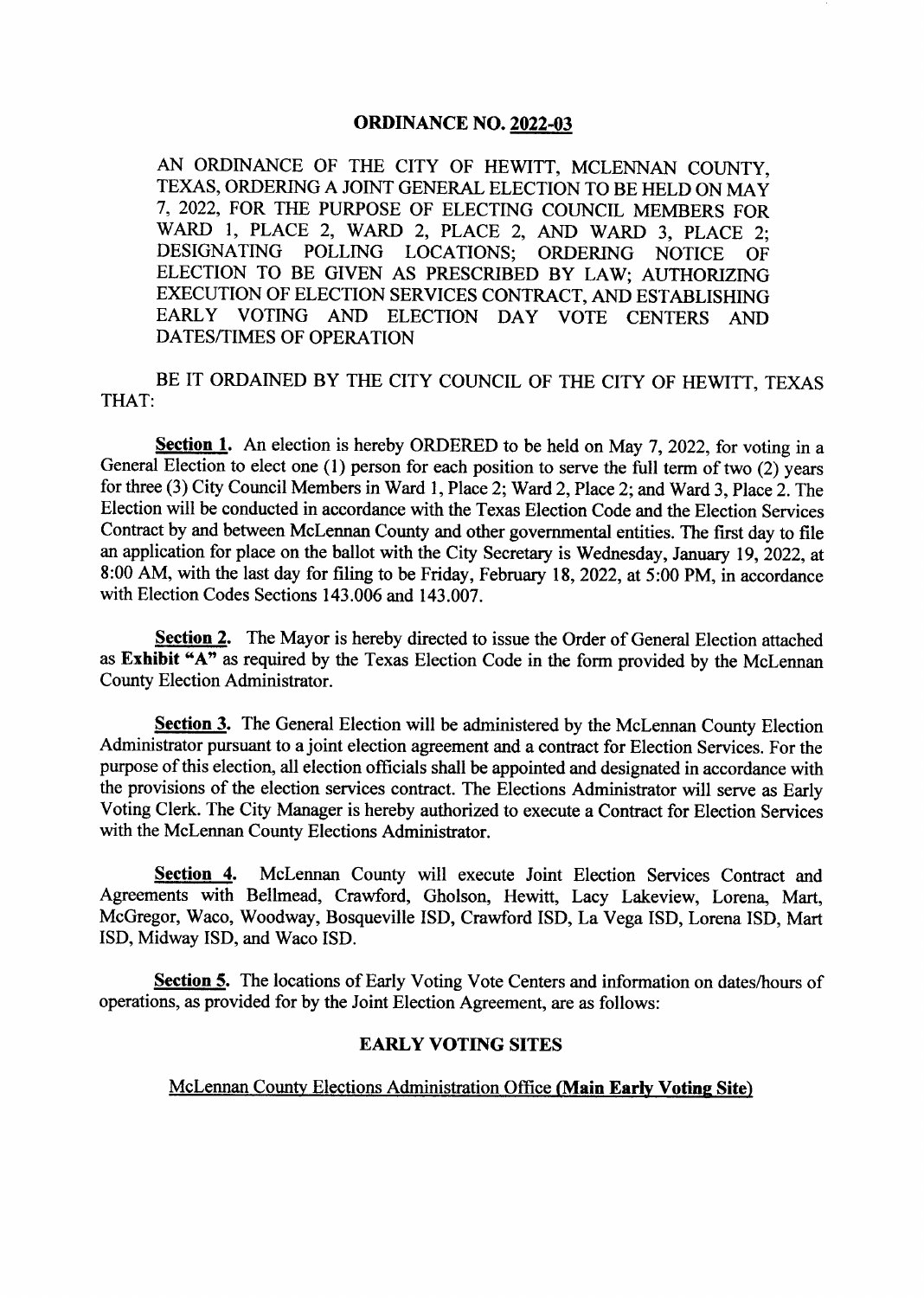Records Building (Basement) 214 North 4th Street, Suite 300 Waco, TX 76701 Robinson Community Center 106 W. Lyndale Avenue Robinson, TX 76706

Waco Multi-Purpose Community Center 1020 Elm Avenue Waco, TX 76704

> West Waco Library 5301 Bosque Boulevard Waco, TX 76710

Hewitt City Hall/Library 200 Patriot Court Hewitt, TX 76643

Applications for ballot by mail shall be received and processed by the McLennan County Elections Administrator, P.O. Box 2450, Waco, Texas 76703-2450. Applications for ballots must be received no later than the close of business on April 26, 2022.

Early Voting for the General Election shall begin Monday, April 25, 2022, and end Tuesday, May 3, 2022. The dates and hours designated for early voting by personal appearance at the early voting locations shall be set forth below and are also listed on the Order of General Election attached as Exhibit "A":

| Dates                                                            | Hours                     |
|------------------------------------------------------------------|---------------------------|
| Monday, April 25 thru Friday, April 29, 2022   8:00 AM - 5:00 PM |                           |
| Saturday, April 30, 2022                                         | $+8:00 AM - 5:00 PM$      |
| Monday, May 2 thru Tuesday, May 3, 2022                          | $\pm 7:00$ AM $- 7:00$ PM |

For purposes of processing ballots cast in early voting, the election officers for the early voting ballot board for this election shall be appointed and designated in accordance with the provisions of the election services contract.

Section 6. On Election Day, the polls shall be open from 7:00 AM to 7:00 PM. Election Day Vote Centers are listed on Exhibit "B".

Section 7. Voting on the date of the Election and early voting shall be by the use of a lawfully approved voting system. The preparation of the voting equipment to be used in connection with such voting system and the official ballots for the Election shall conform to the Texas Election Code ("Code"), as amended. The specific voting machines to be used shall be provided by McLennan County in accordance with the Contract for Elections Services with the McLennan County Elections Administrator.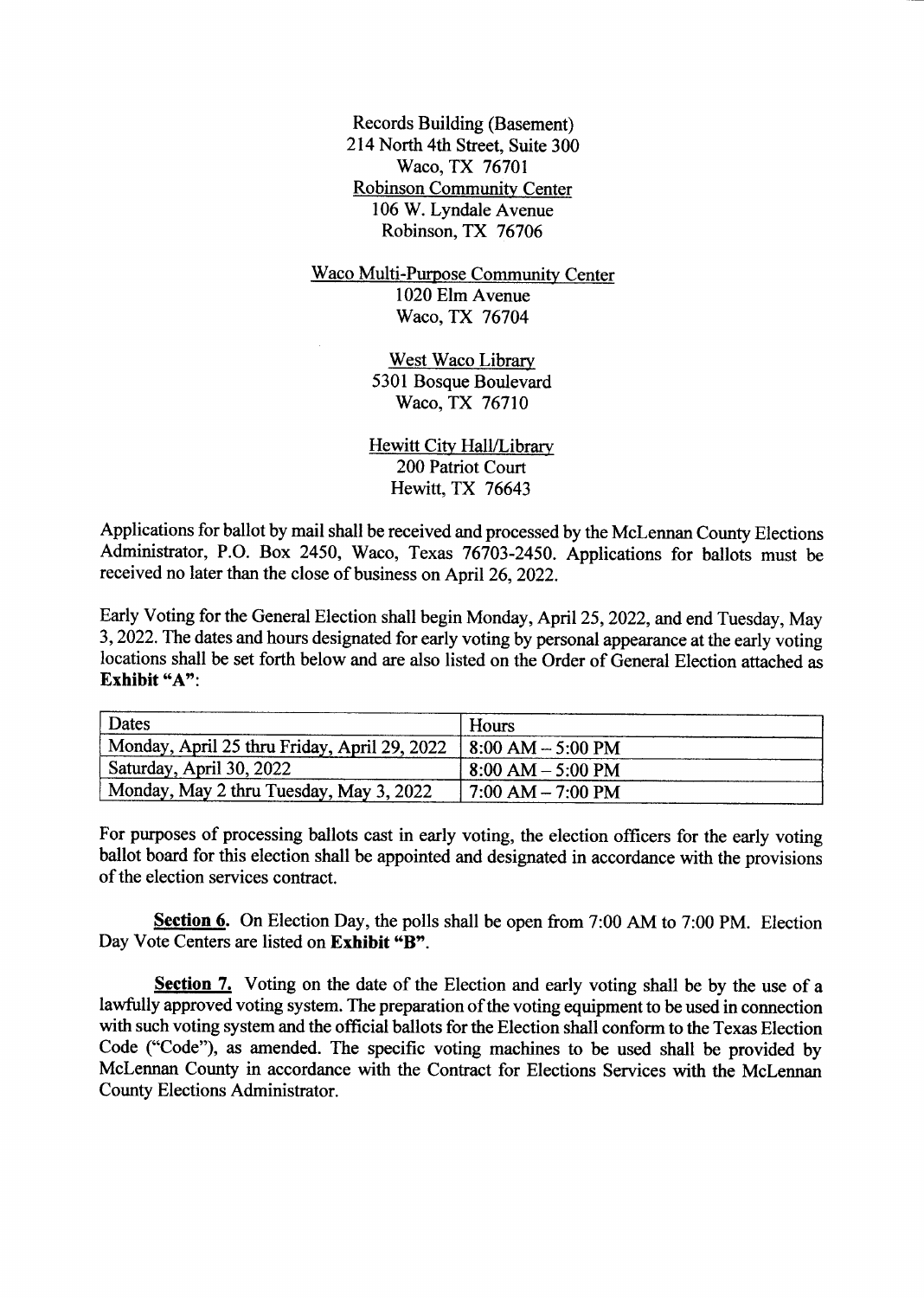Section 8. Notice of the elections hereby ordered shall be given in accordance with Texas state law. The City Secretary is hereby authorized and directed to publish and/or post, in the time and manner prescribed by law, all notices required to be published and/or posted in connection with the conduct of these elections.

PASSED and APPROVED this 7th day of February 2022.

**CITY OF HEWITT, TEXAS** Steve Fortewberry, M

**ATTEST:** 

ydi Lydia Lopez, City Secretary

## **APPROVED AS TO FORM & LEGALITY:**

Milled w. Who

Michael W. Dixon, City Attorney

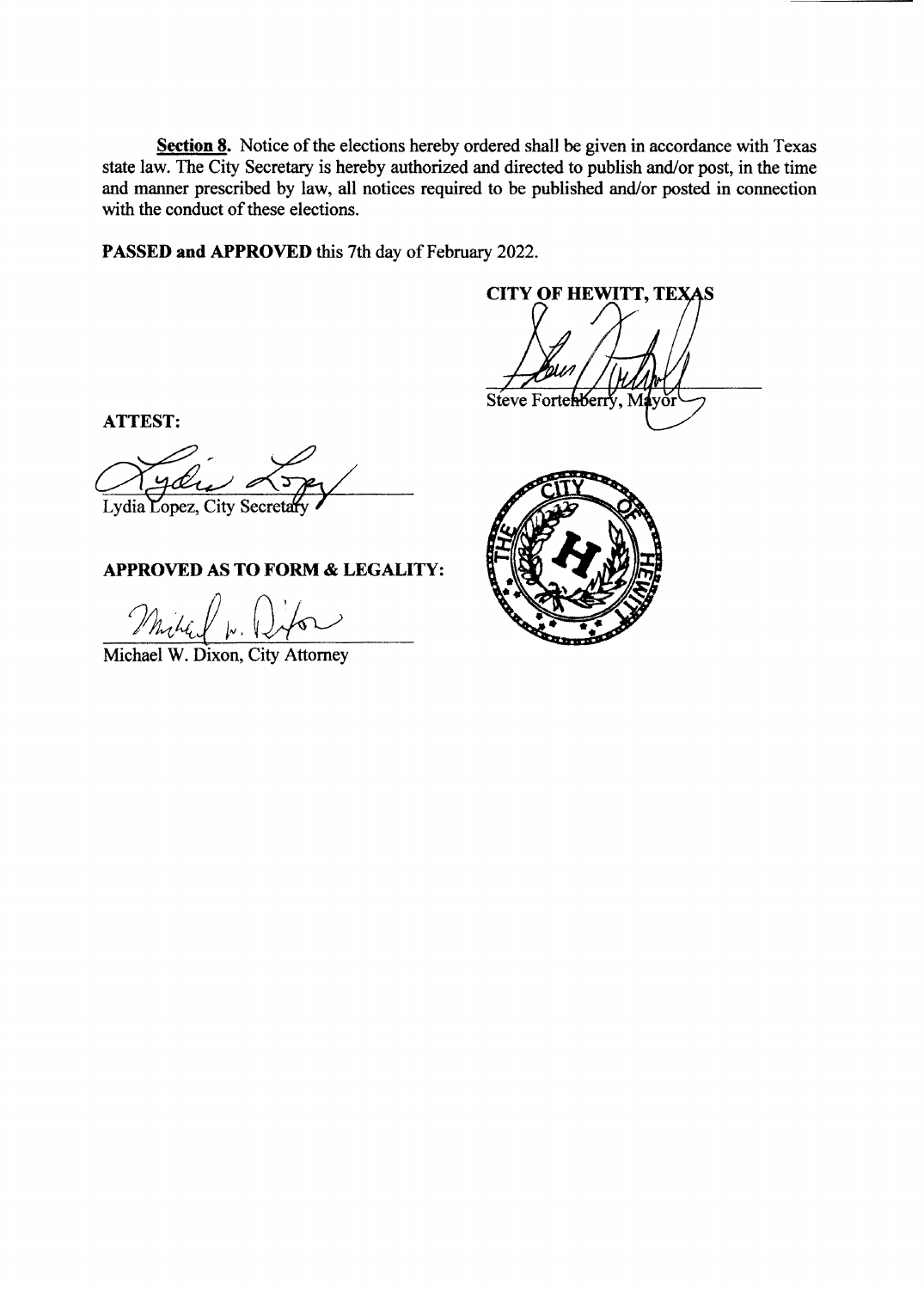# EXHIBIT "A"

#### ORDER OF GENERAL ELECTION ORDEN DE LA ELECCION GENERAL)

An election is hereby ordered to be held on May 7, 2022, for voting in a General Election to elect one (1) person for each position to serve the full term of two (2) years for three (3) City Council Members( Ward 1, Ward 2, Ward 3) for the City of Hewitt.

(Por la presente se ordena que se llevará a cabo una elección el 7 de mayo de 2022, para votar en una elección general para elegir una (1) persona para que sirvan los termino completos de dos (2) años para las tres (3) miembros del ayuntamiento (distrito electoral número 1, distrito electoral número 2, y distrito electoral número 3) del consejo para la ciudad de Hewitt.)

The execution of a Joint Election Agreement with Bellmead, Crawford, Gholson, Hewitt, Lacy Lakeview, Lorena, Mart, McGregor, Waco, Woodway, Bosqueville ISD, Crawford ISD, La Vega ISD, Lorena ISD, Mart ISD, Midway ISD, and Waco ISD is hereby authorized and approved.

La ejecucion de un acuerdo de eleccion conjunta con Bellmead, Crawford, Gholson, Hewitt, Lacy Lakeview, Lorena, Mart, McGregor, Waco, Woodway, Bosqueville ISD, Crawford ISD, La Vega ISD, Lorena ISD, Mart ISD, Midway ISD, y Waco ISD se autoriza y aprueba.)

### LOCATION(S) OF POLLING PLACES (DIRECCIÓN(ES) DE LAS CASILLAS ELECTORALES)

### See attached List Vease la lista adjunta)

Early Voting by personal appearance will be conducted at: (La votación adelantada en persona se llevará a cabo todos los días en:)

#### Early Voting Sites: (Lugares de votación adelantada)

McLennan County Elections Administration Office( Main Early Voting Site)

Records Building( Basement) 214 North 4th Street, Suite 300 Waco, TX 76701

Robinson Community Center 106 W. Lyndale Avenue Robinson, TX 76706

Waco Multi-Purpose Community Center 1020 Elm Avenue Waco, TX 76704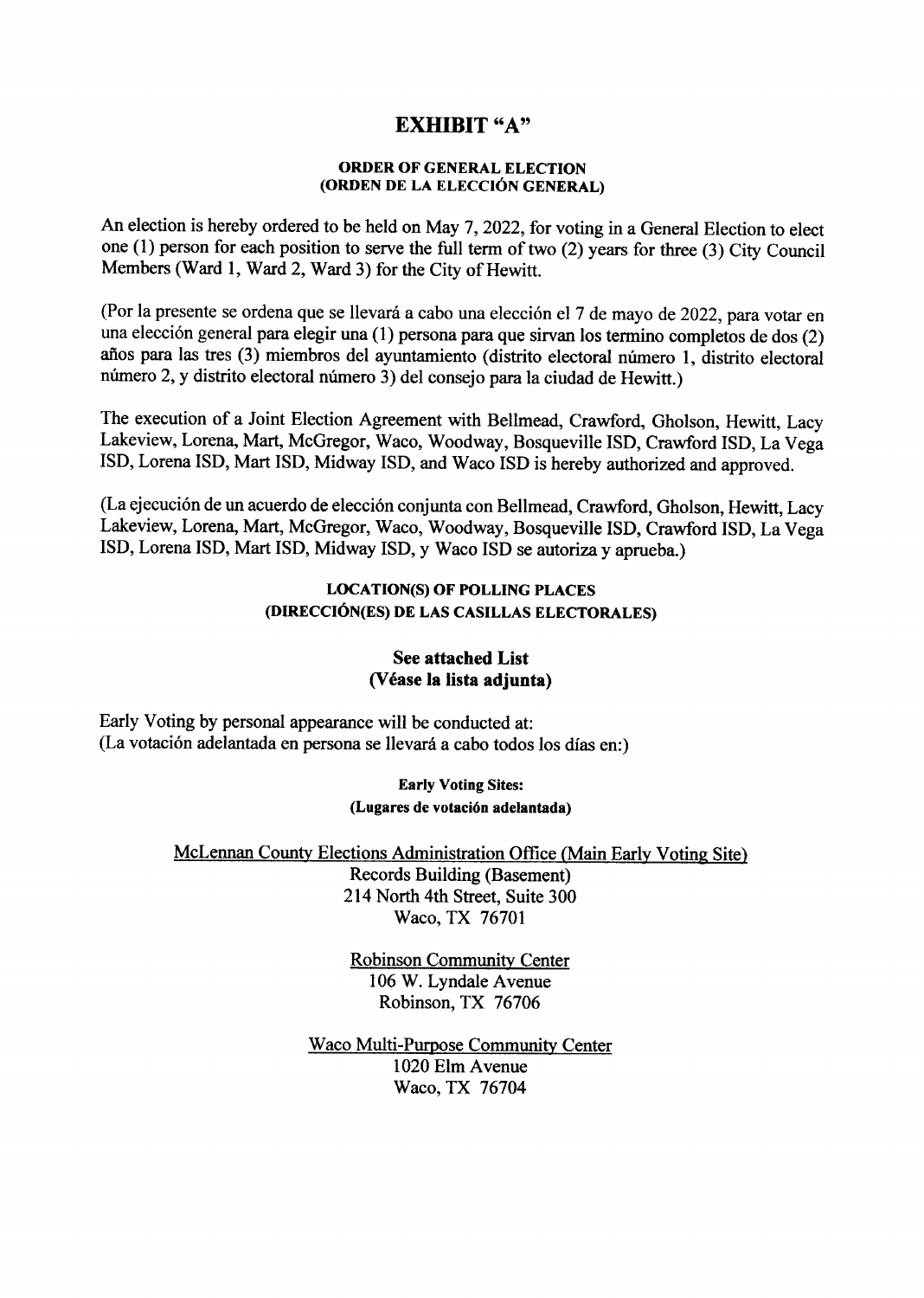West Waco Library 5301 Bosque Boulevard Waco, TX 76710

Hewitt City Hall/Library 200 Patriot Court Hewitt, TX 76643

The dates and times of Early Voting are: (Los días y horas de votación adelantada son:)

| Monday      | April 25, 2022             | 8:00 AM - 5:00 PM |
|-------------|----------------------------|-------------------|
| (lunes)     | $(25$ de abril de $2022)$  |                   |
| Tuesday     | April 26, 2022             | 8:00 AM - 5:00 PM |
| (martes)    | $(26$ de abril de $2022)$  |                   |
| Wednesday   | April 27, 2022             | 8:00 AM - 5:00 PM |
| (miércoles) | $(27$ de abril de $2022)$  |                   |
| Thursday    | April 28, 2022             | 8:00 AM - 5:00 PM |
| (jueves)    | $(28$ de abril de $2022)$  |                   |
| Friday      | April 29, 2022             | 8:00 AM - 5:00 PM |
| (viernes)   | $(29$ de abril de $2022$ ) |                   |
| Saturday    | April 30, 2022             | 7:00 AM - 7:00 PM |
| (sabado)    | (30 de abril de 2022)      |                   |
| Monday      | May 2, 2022                | 7:00 AM - 7:00 PM |
| (lunes)     | (2 de mayo de 2022)        |                   |
| Tuesday     | May 3, 2022                | 7:00 AM - 7:00 PM |
| (martes)    | (3 de mayo de 2022)        |                   |

Applications to vote by mail should be mailed to: Las solicitudes para poder votar por deben ser enviadas a:)

### McLennan County Elections Administration Mailing Address: P.O. Box 2450 Waco, Texas 76703-2450 Physical Address: 214 N. 4th Street, Suite 300 Waco, Texas 76701 Fax: (254) 757-5041 Phone: (254) 757-5043 ballotbymail@co.mclennan.tx.us www.mclennanvotes.com

Applications for ballot by mail must be received no later than the close of business on April 26, 2022:

Las solicitudes para votar por correo tendran que ser recibidas antes del fin del dia laboral el 26 de abril 2022:)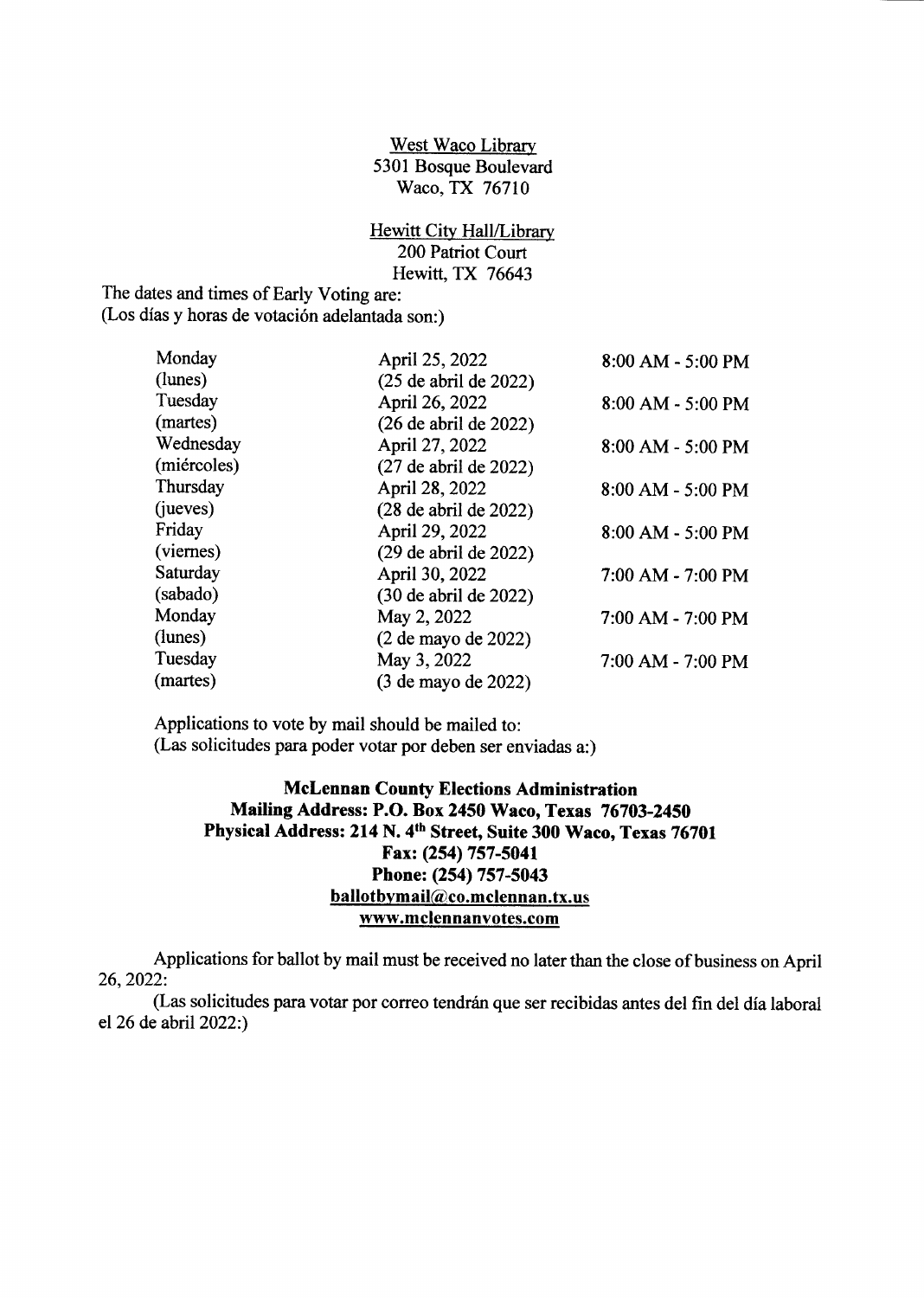day of Jelmuary Issued this the 2022. (Emitada el día  $2022.$ 

rlliw Mayor, City of Hewitt (alcalde, ciudad de Hewitt)

Signature of Councilperson (Firma del Concejal)

Signature of Councilperson (Firma del Concejal)

Signature of Councilperson (Firma del Concejal)

Signature of Councilperson (Firma del Concejal)

Signature of Councilperson (Firma del Concejal)

 $\bar{z}$ 

Signature of Councilperson (Firma del Concejal)

Signature of Councilperson<br>(Firma del Concejal)

Signature of Councilperson (Firma del Concejal)

Signature of Councilperson (Firma del Concejal)

Signature of Councilperson (Firma del Concejal)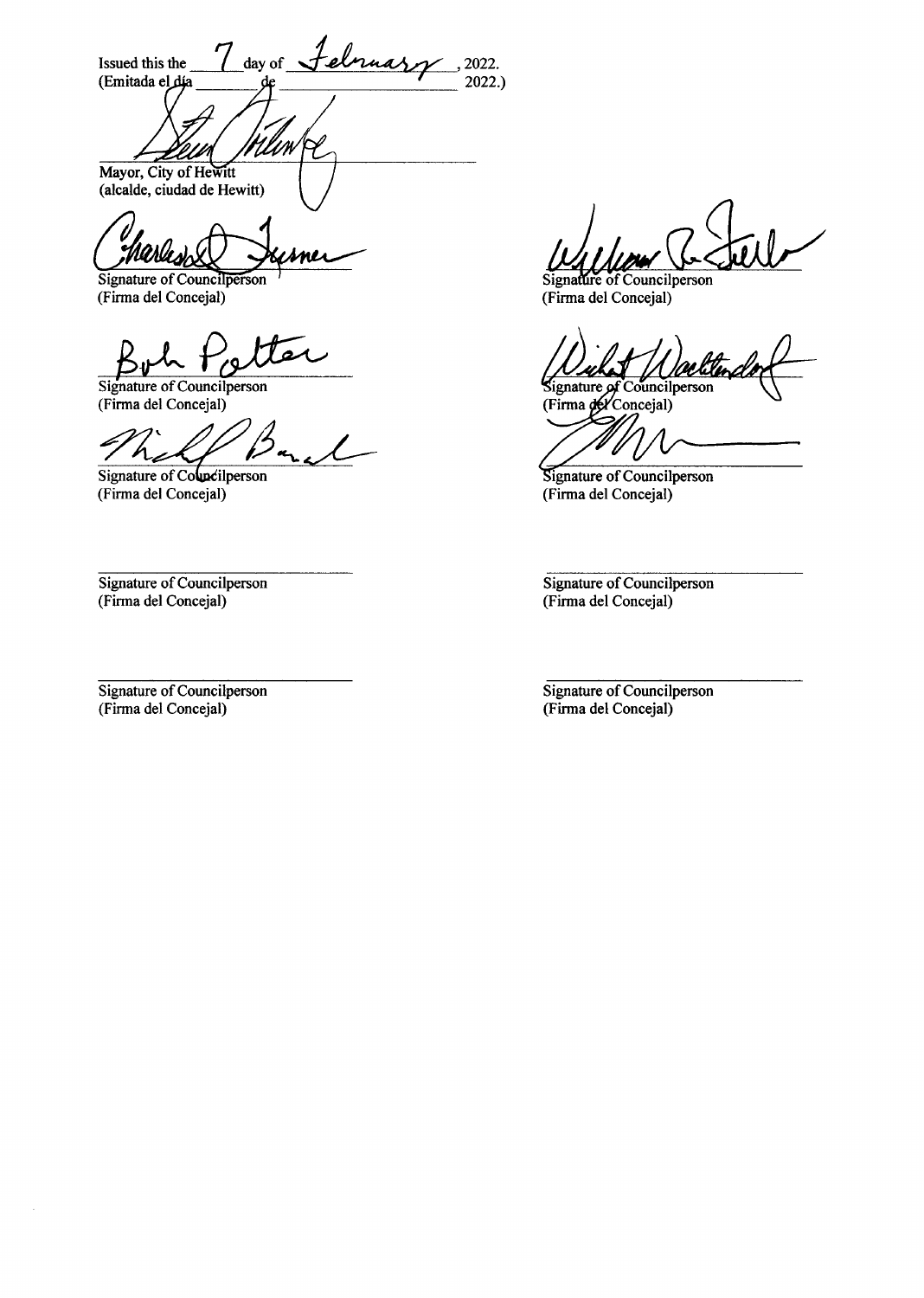# EXHIBIT "B" MAY 7, 2022 ELECTION DAY VOTE CENTERS 7 de mayo de 2022 Centros de Voto Para el Dia de las Elecciones)

Axtell School Athletic Meeting Room 312 W. Seley, Axtell Bellmead Civic Center 3900 Parrish Street, Waco Bruceville-Eddy ISD Special Events Center 1 Eagle Drive, Eddy<br>Carver Park Baptist Church 1020 E. Herring Ave Cesar Chavez Middle School Chalk Bluff Baptist Church 5993 Gholson Road, Waco China Spring ISD Administration Bldg. 12166 Yankie Road, China Spring Crawford High School 200 Pirate Drive, Crawford Dewey Community Center 925 N. 9<sup>th</sup> Street, Waco<br>Fellowship Bible Church 5200 Speegleville Road H. G. Isbill Junior High 305 S. Van Buren Street, McGregor Heart of Texas Council of Governments <sup>1514</sup> S. New Road, Waco Hewitt First Baptist Church 301 S. 1st Street, Hewitt Hewitt City Hall/Library 200 Patriot Court, Hewitt Lacy Lakeview Civic Center 505 E. Craven Avenue, Waco Lake Shore United Methodist Church 3311 Park Lake Drive, Waco Lorena First Baptist Church 307 E. Center Street, Lorena Mart High School 1100 JL Davis Avenue, Mart MCC Conference Center 1601 N. 19<sup>th</sup> Street, Waco Moody First United Methodist Church 500 6<sup>th</sup> Street, Moody Riesel Junior High/High School 600 E. Frederick Street, Riesel Robinson Community Center 106 W. Lyndale Avenue, Robinson South Waco Library 2737 S. 18<sup>th</sup> Street, Waco Speegleville Baptist Church 469 Speegle Road, Waco St. Louis Activity Center( Windsor Ave. Parking) <sup>2415</sup> Cumberland Avenue, Waco Tennyson Middle School 6100 Tennyson Drive, Waco University High School 3201 S. New Road, Waco Waco Convention Center 100 Washington Avenue, Waco Waco High School (PAC) 2020 N. 42<sup>nd</sup> Street, Waco Waco Multi-Purpose Community Center 1020 Elm Avenue, Waco West Waco Library 5301 Bosque Blvd., Waco West Community Center 200 Tokio Road, West Woodway City Hall 922 Estates Drive, Woodway Woodway First Baptist Church <sup>13000</sup> Woodway Drive, Woodway

1020 E. Herring Avenue, Waco<br>700 S.  $15<sup>th</sup>$  Street, Waco 5200 Speegleville Road, McGregor